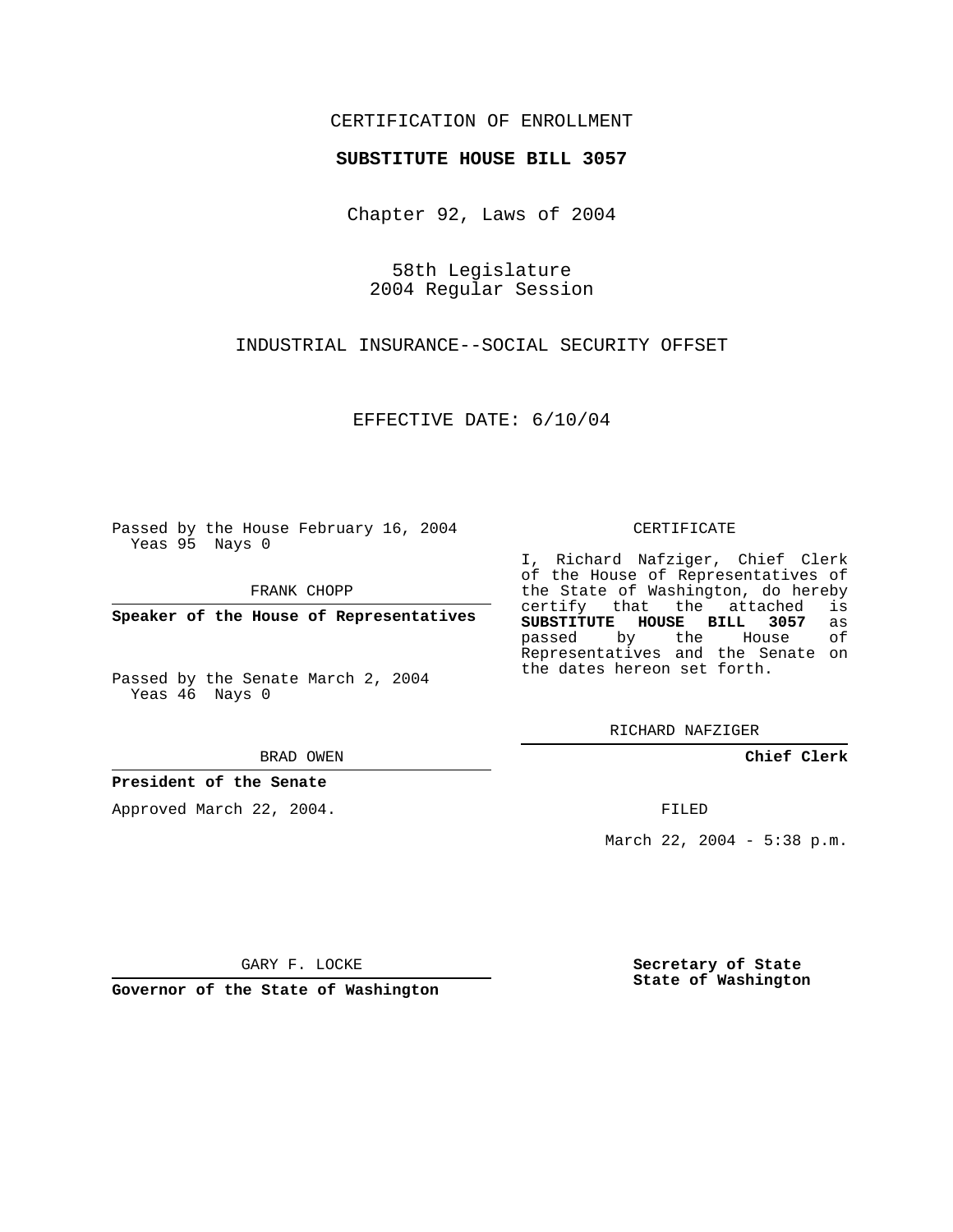# **SUBSTITUTE HOUSE BILL 3057** \_\_\_\_\_\_\_\_\_\_\_\_\_\_\_\_\_\_\_\_\_\_\_\_\_\_\_\_\_\_\_\_\_\_\_\_\_\_\_\_\_\_\_\_\_

\_\_\_\_\_\_\_\_\_\_\_\_\_\_\_\_\_\_\_\_\_\_\_\_\_\_\_\_\_\_\_\_\_\_\_\_\_\_\_\_\_\_\_\_\_

Passed Legislature - 2004 Regular Session

## **State of Washington 58th Legislature 2004 Regular Session**

**By** House Committee on Commerce & Labor (originally sponsored by Representatives Conway, Wood, McCoy, Kenney, Condotta and Chase; by request of Department of Labor & Industries)

READ FIRST TIME 02/06/04.

 1 AN ACT Relating to conforming the social security offset provisions 2 of Title 51 RCW to the modified federal social security retirement age; 3 and amending RCW 51.32.220.

4 BE IT ENACTED BY THE LEGISLATURE OF THE STATE OF WASHINGTON:

 5 **Sec. 1.** RCW 51.32.220 and 1982 c 63 s 19 are each amended to read 6 as follows:

7 (1) For persons ((<del>under the age of sixty-five</del>)) receiving compensation for temporary or permanent total disability pursuant to 9 the provisions of this chapter ((51.32 RCW)), such compensation shall be reduced by an amount equal to the benefits payable under the federal 11 old-age, survivors, and disability insurance act as now or hereafter amended not to exceed the amount of the reduction established pursuant to 42 U.S.C. Sec. 424a. However, such reduction shall not apply when 14 the combined compensation provided pursuant to this chapter ((51.32)  $RCW$ )) and the federal old-age, survivors, and disability insurance act is less than the total benefits to which the federal reduction would apply, pursuant to 42 USC 424a. Where any person described in this section refuses to authorize the release of information concerning the amount of benefits payable under said federal act the department's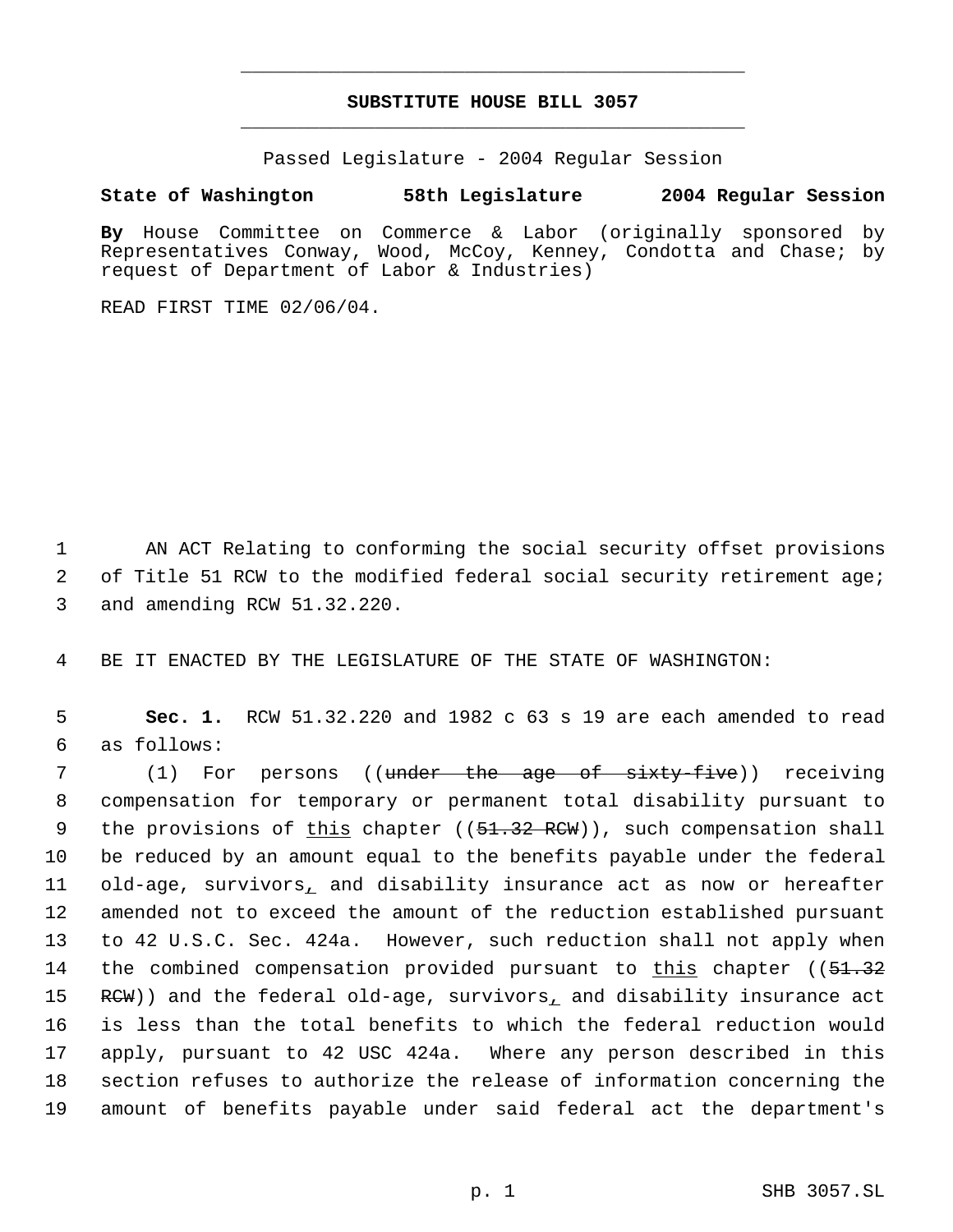estimate of said amount shall be deemed to be correct unless and until the actual amount is established and no adjustment shall be made for any period of time covered by any such refusal.

 (2) Any reduction under subsection (1) of this section shall be effective the month following the month in which the department or self-insurer is notified by the federal social security administration that the person is receiving disability benefits under the federal old- 8 age, survivors, and disability insurance act: PROVIDED, That in the event of an overpayment of benefits the department or self-insurer may not recover more than the overpayments for the six months immediately preceding the date the department or self-insurer notifies the worker that an overpayment has occurred: PROVIDED FURTHER, That upon determining that there has been an overpayment, the department or self- insurer shall immediately notify the person who received the overpayment that he or she shall be required to make repayment pursuant to this section and RCW 51.32.230.

 (3) Recovery of any overpayment must be taken from future temporary or permanent total disability benefits or permanent partial disability benefits provided by this title. In the case of temporary or permanent total disability benefits, the recovery shall not exceed twenty-five percent of the monthly amount due from the department or self-insurer or one-sixth of the total overpayment, whichever is the lesser.

 (4) No reduction may be made unless the worker receives notice of the reduction prior to the month in which the reduction is made.

 (5) In no event shall the reduction reduce total benefits to less than the greater amount the worker may be entitled to under this title 27 or the federal old-age, survivors, and disability insurance act.

 (6) The director, pursuant to rules adopted in accordance with the procedures provided in the administrative procedure act, chapter 34.05 30 RCW, may exercise his or her discretion to waive, in whole or in part, the amount of any overpayment where the recovery would be against equity and good conscience.

33 (7) ((The amendment in)) Subsection (1) of this section ((by chapter 63, Laws of 1982 raising the age limit during which the reduction shall be made from age sixty-two to age sixty-five shall 36 apply with respect) applies to:

37 (a) Workers under the age of sixty-two whose effective entitlement to total disability compensation begins before January 2, 1983;